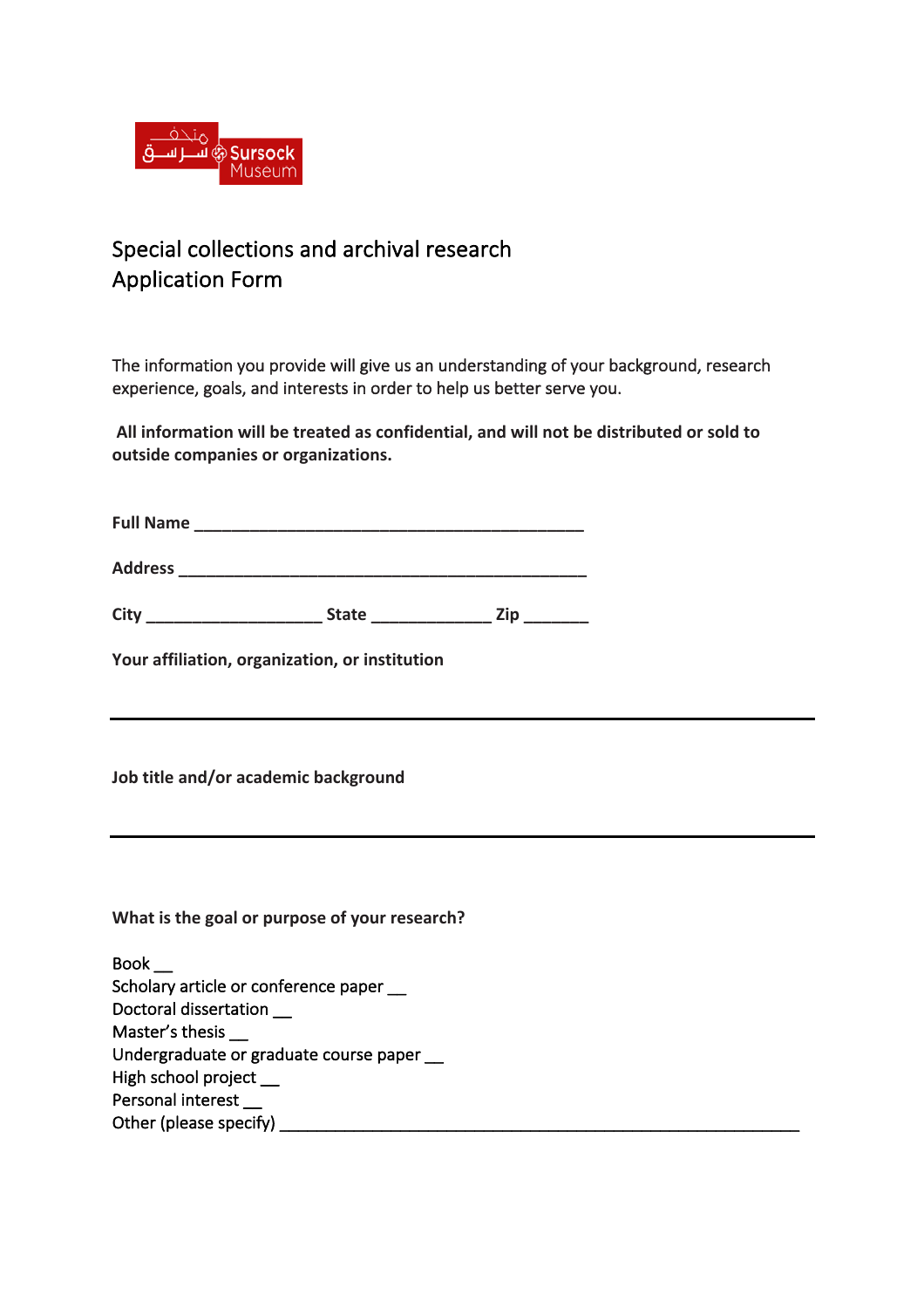If you already know which collection/Artists/ you are intersted in, please list them here:

Please provide a description of your research project, including an overview of its general scope as well as the specifics of how you believe our archival materials could be of assistance.

Reproduction Policy: You are allowed to reproduce archival material for personal documentation use. For any none-commercial publication of these photos, please ask to fill the reproduction authorization form.

I agree that upon my arrival I will present a photo ID and abide by the Sursock Museum regulations.

Date and the state of the state of the state of the state of the state of the state of the state of the state of the state of the state of the state of the state of the state of the state of the state of the state of the s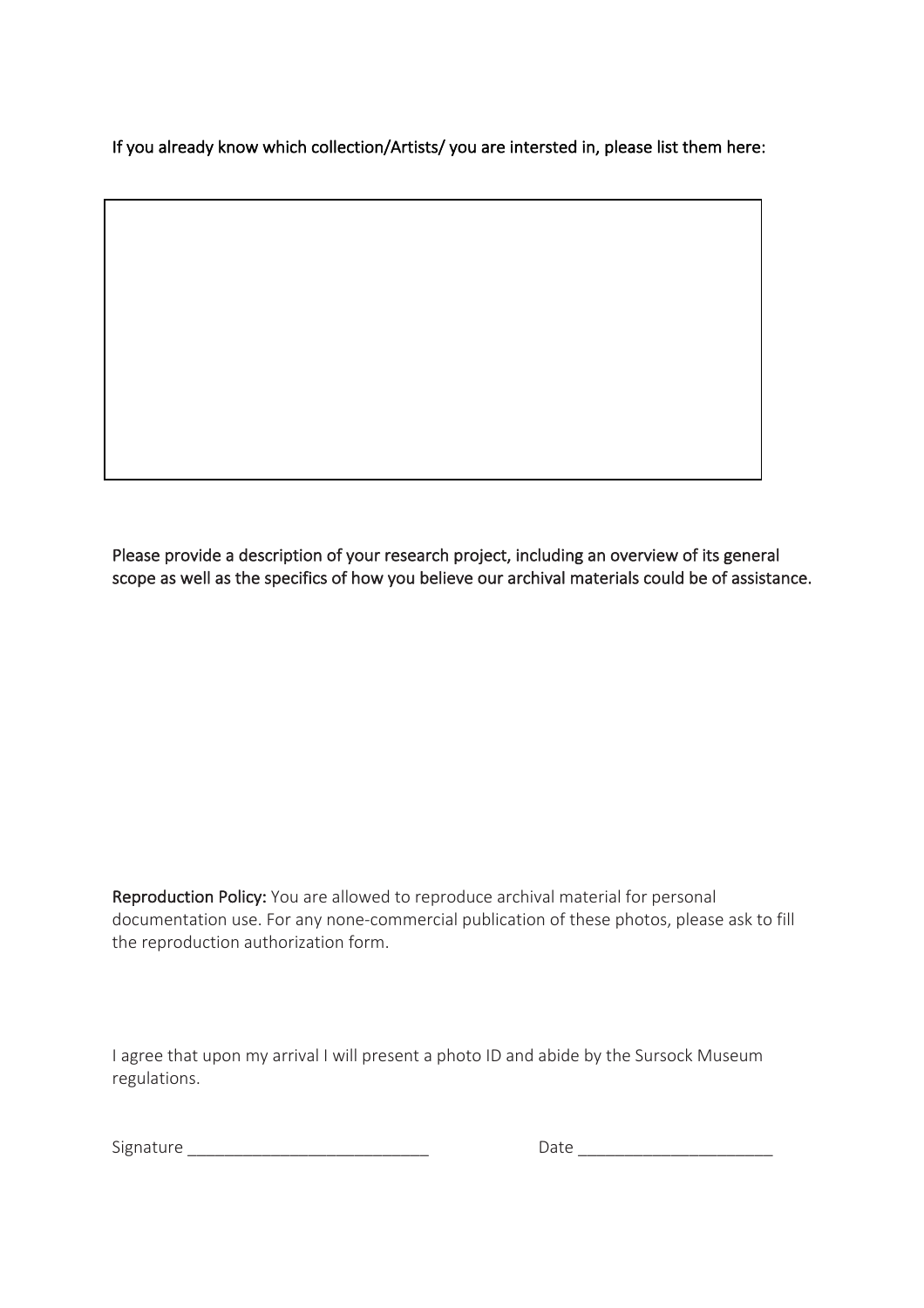

## Reading Room Policies

Our collections include many rare and fragile materials. The Libraries ask that you abide by a few general rules, listed below, to help ensure that our books are available for future use.

Our Library is accessible to all public, and open from Monday to Saturday, from 1pm to 6pm. On Thursday: late opening 1pm - 9pm Closed on Tuesdays.

All reading materials are for consultation only. Materials do not circulate outside the Reading Room. 

## General Policies

- Coats, jackets, and umbrellas must be checked at the Museum coat-check facilities prior to entering the Library;
- Bags and backpacks larger than  $45 \times 36 \times 20$  cm should be checked in at the coatcheck facilities. We ask visitors not to carry bags on their backs in the galleries nor in the Library;
- All briefcases, bags and satchels can be inspected by the librarian when leaving the Library;
- No food or drink is allowed inside the Library;
- Please turn off or silence your cell phone while entering the Library;
- Tracing from or writing on library materials is not permitted;
- Do not write on books, mark pages, or use Post-Its on library materials.
- Laptops may be used in the Reading Room. Please ask our librarian to access internet;
- Computers are put at the public's disposal to research our list of publications and have access to our digital archives. Kindly ask our librarian to help you with your research;
- When you end consulting books, please put them on the trolley. Our librarian will put them back on their shelves, in order to facilitate the process and avoid displacements of the books.

#### Photography Policies

- The use of personal scanners is not allowed in the Library;
- The use of professional photography equipment, including tripods, lighting equipment, and copy stands, is not permitted in the Library;
- Digital photography is permitted, but please turn off the camera's flash;